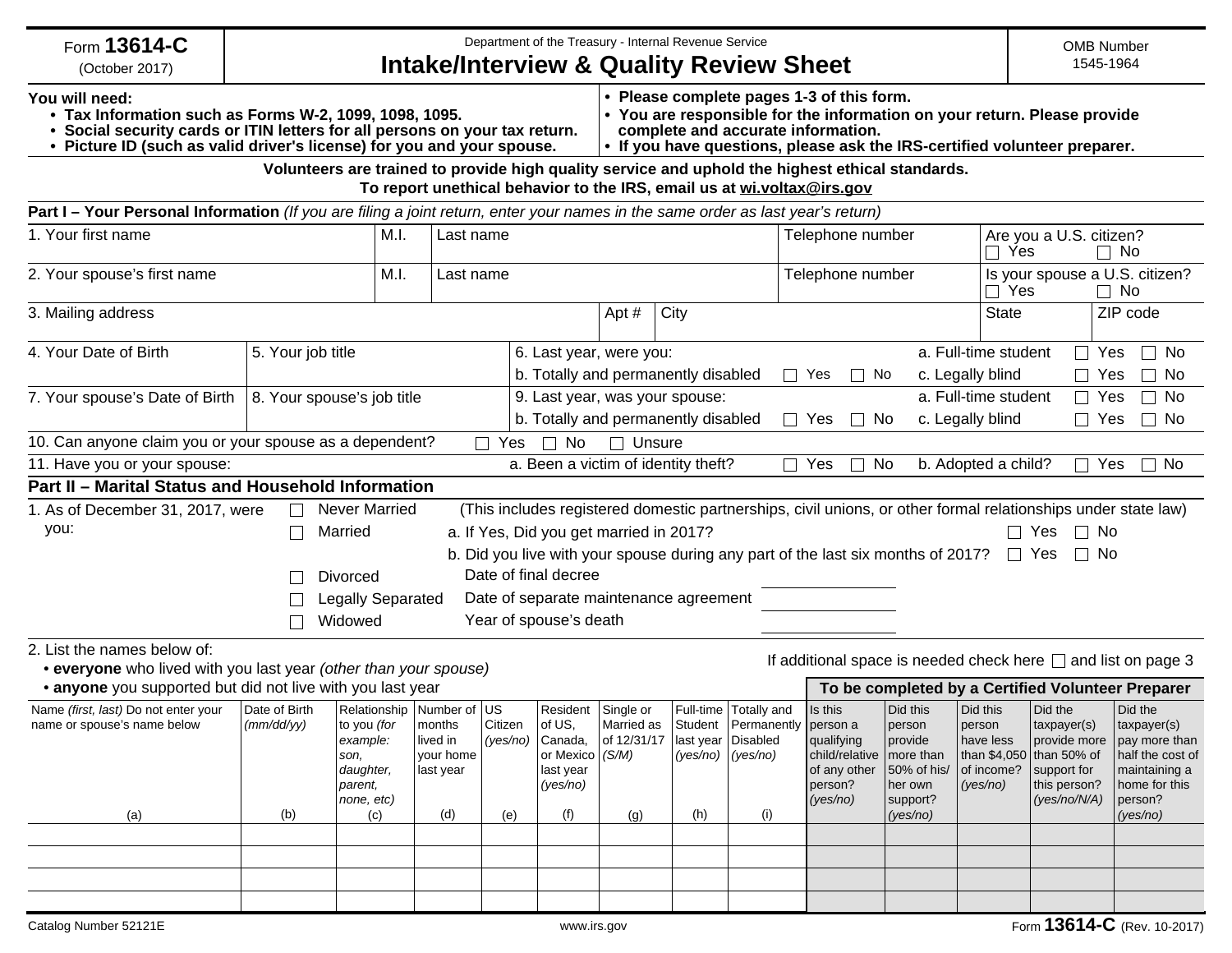|        | Check appropriate box for each question in each section |                             |                                                                                                                        |  |  |  |  |  |  |
|--------|---------------------------------------------------------|-----------------------------|------------------------------------------------------------------------------------------------------------------------|--|--|--|--|--|--|
| Yes    | No                                                      |                             | Unsure   Part III - Income - Last Year, Did You (or Your Spouse) Receive                                               |  |  |  |  |  |  |
| $\Box$ |                                                         | $\Box$                      | 1. (B) Wages or Salary? (Form W-2) If yes, how many jobs did you have last year?                                       |  |  |  |  |  |  |
| $\Box$ |                                                         | $\Box$                      | 2. (A) Tip Income?                                                                                                     |  |  |  |  |  |  |
| $\Box$ |                                                         | $\Box$                      | 3. (B) Scholarships? (Forms W-2, 1098-T)                                                                               |  |  |  |  |  |  |
| ⊔      |                                                         | ⊔                           | 4. (B) Interest/Dividends from: checking/savings accounts, bonds, CDs, brokerage? (Forms 1099-INT, 1099-DIV)           |  |  |  |  |  |  |
| $\Box$ |                                                         | $\Box$                      | 5. (B) Refund of state/local income taxes? (Form 1099-G)                                                               |  |  |  |  |  |  |
| $\Box$ |                                                         | $\Box$                      | 6. (B) Alimony income or separate maintenance payments?                                                                |  |  |  |  |  |  |
| $\Box$ |                                                         | $\Box$                      | 7. (A) Self-Employment income? (Form 1099-MISC, cash)                                                                  |  |  |  |  |  |  |
| $\Box$ |                                                         | $\Box$                      | 8. (A) Cash/check payments for any work performed not reported on Forms W-2 or 1099?                                   |  |  |  |  |  |  |
| $\Box$ |                                                         | ┙                           | 9. (A) Income (or loss) from the sale of Stocks, Bonds or Real Estate? (including your home) (Forms 1099-S, 1099-B)    |  |  |  |  |  |  |
| $\Box$ |                                                         | $\Box$                      | 10. (B) Disability income? (such as payments from insurance, or workers compensation) (Forms 1099-R, W-2)              |  |  |  |  |  |  |
| $\Box$ |                                                         | $\Box$                      | 11. (A) Payments from Pensions, Annuities, and/or IRA? (Form 1099-R)                                                   |  |  |  |  |  |  |
| $\Box$ |                                                         | $\Box$                      | 12. (B) Unemployment Compensation? (Form 1099G)                                                                        |  |  |  |  |  |  |
|        |                                                         | $\Box$                      | 13. (B) Social Security or Railroad Retirement Benefits? (Forms SSA-1099, RRB-1099)                                    |  |  |  |  |  |  |
| $\Box$ |                                                         | $\Box$                      | 14. (M) Income (or loss) from Rental Property?                                                                         |  |  |  |  |  |  |
|        |                                                         |                             | 15. (B) Other income? (gambling, lottery, prizes, awards, jury duty, Sch K-1, royalties, foreign income, etc.) Specify |  |  |  |  |  |  |
| Yes    |                                                         | No   Unsure                 | Part IV - Expenses - Last Year, Did You (or Your Spouse) Pay                                                           |  |  |  |  |  |  |
| $\Box$ |                                                         | $\Box$                      | 1. (B) Alimony or separate maintenance payments? If yes, do you have the recipient's SSN?<br>$\Box$ No<br>$\Box$ Yes   |  |  |  |  |  |  |
|        |                                                         | $\mathbb{Z}$                | IRA(A)<br>401K(B)<br>Roth IRA (B)<br>Other<br>2. Contributions to a retirement account?                                |  |  |  |  |  |  |
| $\Box$ |                                                         | ⊔                           | 3. (B) College or post secondary educational expenses for yourself, spouse or dependents? (Form 1098-T)                |  |  |  |  |  |  |
| ⊔      |                                                         | $\Box$                      | 4. (B) Unreimbursed employee business expenses? (such as uniforms or mileage)                                          |  |  |  |  |  |  |
| $\Box$ |                                                         | $\Box$                      | 5. (B) Medical expenses? (including health insurance premiums)                                                         |  |  |  |  |  |  |
| $\Box$ |                                                         | $\Box$                      | 6. (B) Home mortgage interest? (Form 1098)                                                                             |  |  |  |  |  |  |
|        |                                                         | $\Box$                      | 7. (B) Real estate taxes for your home or personal property taxes for your vehicle? (Form 1098)                        |  |  |  |  |  |  |
| $\Box$ |                                                         | ⊔                           | 8. (B) Charitable contributions?                                                                                       |  |  |  |  |  |  |
|        |                                                         | $\sqcup$                    | 9. (B) Child or dependent care expenses such as daycare?                                                               |  |  |  |  |  |  |
| $\Box$ |                                                         | $\Box$                      | 10. (B) For supplies used as an eligible educator such as a teacher, teacher's aide, counselor, etc.?                  |  |  |  |  |  |  |
| $\Box$ |                                                         | $\Box$                      | 11. (A) Expenses related to self-employment income or any other income you received?                                   |  |  |  |  |  |  |
|        |                                                         |                             | 12. (B) Student loan interest? (Form 1098-E)                                                                           |  |  |  |  |  |  |
| Yes    |                                                         |                             | No   Unsure   Part V – Life Events – Last Year, Did You (or Your Spouse)                                               |  |  |  |  |  |  |
| $\Box$ | $\Box$                                                  | $\Box$                      | 1. (HSA) Have a Health Savings Account? (Forms 5498-SA, 1099-SA, W-2 with code W in box 12)                            |  |  |  |  |  |  |
|        |                                                         | $\mathcal{L}$               | 2. (A) Have debt from a mortgage or credit card cancelled/forgiven by a commercial lender? (Forms 1099-C, 1099-A)      |  |  |  |  |  |  |
|        |                                                         | $\mathcal{L}_{\mathcal{A}}$ | 3. (A) Buy, sell or have a foreclosure of your home? (Form 1099-A)                                                     |  |  |  |  |  |  |
|        |                                                         | ⊔                           | 4. (B) Have Earned Income Credit (EIC) or other credits disallowed in a prior year?<br>If yes, for which tax year?     |  |  |  |  |  |  |
| $\Box$ |                                                         | $\Box$                      | 5. (A) Purchase and install energy-efficient home items? (such as windows, furnace, insulation, etc.)                  |  |  |  |  |  |  |
|        |                                                         | $\Box$                      | 6. (B) Live in an area that was affected by a natural disaster?<br>If yes, where?                                      |  |  |  |  |  |  |
|        |                                                         | $\overline{\phantom{a}}$    | 7. (A) Receive the First Time Homebuyers Credit in 2008?                                                               |  |  |  |  |  |  |
|        |                                                         | $\Box$                      | 8. (B) Make estimated tax payments or apply last year's refund to this year's tax?<br>If so how much?                  |  |  |  |  |  |  |
|        |                                                         |                             | 9. (A) File a federal return last year containing a "capital loss carryover" on Form 1040 Schedule D?                  |  |  |  |  |  |  |

Page 2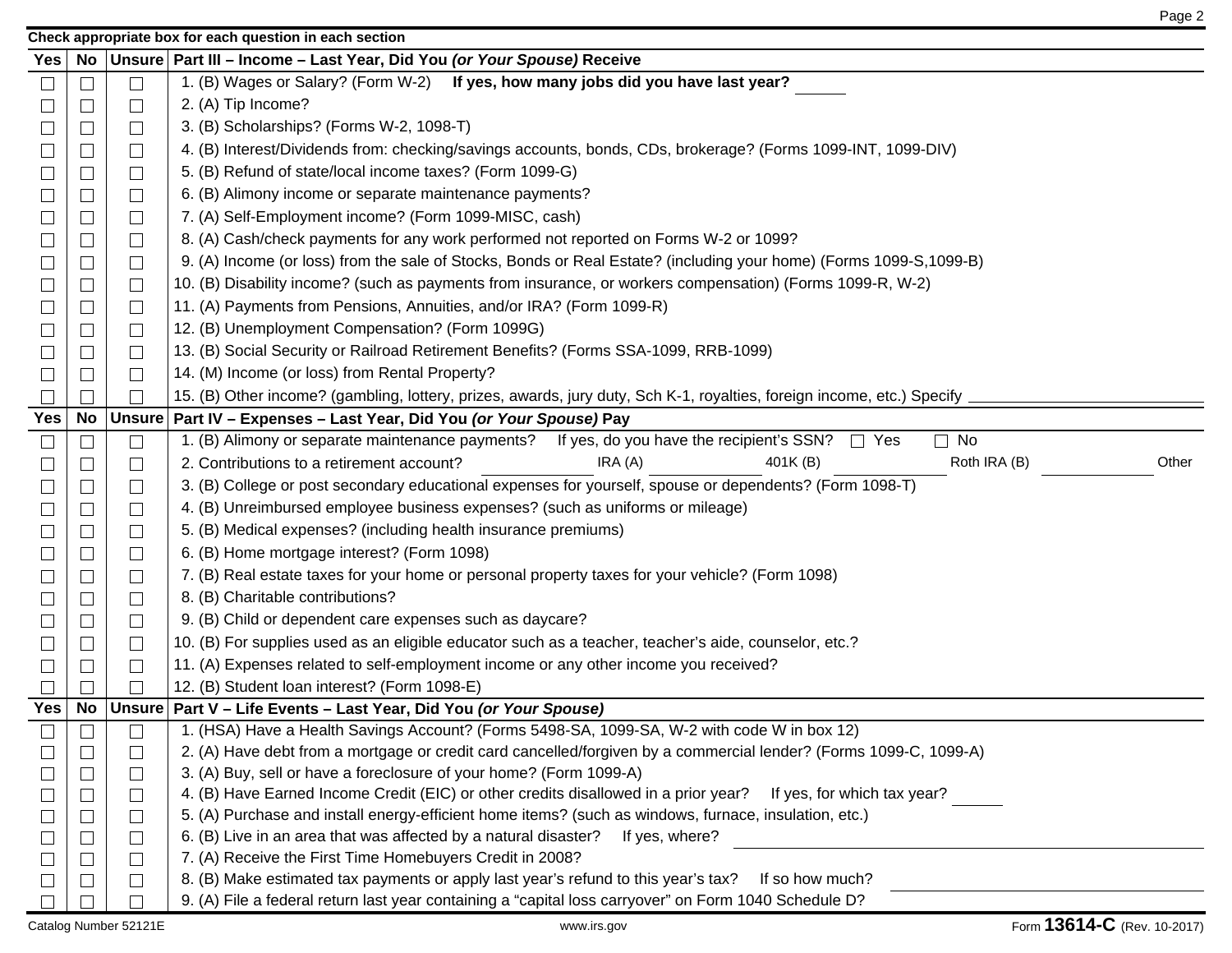| Check appropriate box for each question in each section |  |  |                                                                                                        |  |  |  |  |  |  |
|---------------------------------------------------------|--|--|--------------------------------------------------------------------------------------------------------|--|--|--|--|--|--|
|                                                         |  |  | Yes   No   Unsure   Part VI - Health Care Coverage - Last year, did you, your spouse, or dependent(s)  |  |  |  |  |  |  |
|                                                         |  |  | . (B) Have health care coverage?                                                                       |  |  |  |  |  |  |
|                                                         |  |  | 2. (B) Receive one or more of these forms? (Check the box) $\Box$ Form 1095-B<br>Form 1095-C<br>$\Box$ |  |  |  |  |  |  |
|                                                         |  |  | 3. (A) Have coverage through the Marketplace (Exchange)? [Provide Form 1095-A]                         |  |  |  |  |  |  |
|                                                         |  |  | 3a. (A) If yes, were advance credit payments made to help you pay your health care premiums?           |  |  |  |  |  |  |
|                                                         |  |  | 3b. (A) If yes, Is everyone listed on your Form 1095-A being claimed on this tax return?               |  |  |  |  |  |  |
|                                                         |  |  | 4. (B) Have an exemption granted by the Marketplace?                                                   |  |  |  |  |  |  |

**Visit http://www.healthcare.gov/ or call 1-800-318-2596 for more information on health insurance options and assistance.** 

**If advance payments of the premium tax credit were paid on your behalf to help pay your health insurance premiums, you should report life changes, such as, income, marital status or family size changes, to your Marketplace. Reporting changes will help to make sure you are getting the proper amount of advance payments.**

| Your answers will be used only for statistical purposes.<br>6. Other than English, what language is spoken in your home?<br>7. Do you or any member of your household have a disability?<br>8. Are you or your spouse a Veteran from the U.S. Armed Forces? | 5. Have you or your spouse received any letters from the Internal Revenue Service?<br>Many free tax preparation sites operate by receiving grant money. The data from the following questions may be used by this site to apply for these grants.<br>Yes<br>$\Box$ No<br>П<br>$\Box$ Yes<br>$\Box$ No | $\Box$ Yes<br>Г<br>$\mathbf{L}$ | $\mathbf{L}$<br>No<br>$\Box$<br>Prefer not to answer<br>Prefer not to answer                                                                                                                                 |                                                                                                                                                                                                                                                                                                                                | Prefer not to answer                                                                                                                                                                      |  |  |  |  |
|-------------------------------------------------------------------------------------------------------------------------------------------------------------------------------------------------------------------------------------------------------------|-------------------------------------------------------------------------------------------------------------------------------------------------------------------------------------------------------------------------------------------------------------------------------------------------------|---------------------------------|--------------------------------------------------------------------------------------------------------------------------------------------------------------------------------------------------------------|--------------------------------------------------------------------------------------------------------------------------------------------------------------------------------------------------------------------------------------------------------------------------------------------------------------------------------|-------------------------------------------------------------------------------------------------------------------------------------------------------------------------------------------|--|--|--|--|
|                                                                                                                                                                                                                                                             |                                                                                                                                                                                                                                                                                                       |                                 |                                                                                                                                                                                                              |                                                                                                                                                                                                                                                                                                                                |                                                                                                                                                                                           |  |  |  |  |
|                                                                                                                                                                                                                                                             |                                                                                                                                                                                                                                                                                                       |                                 |                                                                                                                                                                                                              |                                                                                                                                                                                                                                                                                                                                |                                                                                                                                                                                           |  |  |  |  |
|                                                                                                                                                                                                                                                             |                                                                                                                                                                                                                                                                                                       |                                 |                                                                                                                                                                                                              |                                                                                                                                                                                                                                                                                                                                |                                                                                                                                                                                           |  |  |  |  |
|                                                                                                                                                                                                                                                             |                                                                                                                                                                                                                                                                                                       |                                 |                                                                                                                                                                                                              |                                                                                                                                                                                                                                                                                                                                |                                                                                                                                                                                           |  |  |  |  |
|                                                                                                                                                                                                                                                             |                                                                                                                                                                                                                                                                                                       |                                 |                                                                                                                                                                                                              |                                                                                                                                                                                                                                                                                                                                |                                                                                                                                                                                           |  |  |  |  |
|                                                                                                                                                                                                                                                             |                                                                                                                                                                                                                                                                                                       |                                 |                                                                                                                                                                                                              |                                                                                                                                                                                                                                                                                                                                |                                                                                                                                                                                           |  |  |  |  |
| 4. If you have a balance due, would you like to make a payment directly from your bank account?<br>$\Box$ Yes<br>No                                                                                                                                         |                                                                                                                                                                                                                                                                                                       |                                 |                                                                                                                                                                                                              |                                                                                                                                                                                                                                                                                                                                |                                                                                                                                                                                           |  |  |  |  |
| 3. If you are due a refund, would you like:<br>a. Direct deposit<br>b. To purchase U.S. Savings Bonds<br>c. To split your refund between different accounts<br>$\Box$ No<br>$\Box$ Yes<br>$\Box$ No<br>$\Box$ Yes<br>$\Box$ Yes<br>$\Box$ No                |                                                                                                                                                                                                                                                                                                       |                                 |                                                                                                                                                                                                              |                                                                                                                                                                                                                                                                                                                                |                                                                                                                                                                                           |  |  |  |  |
| 2. Presidential Election Campaign Fund (If you check a box, your tax or refund will not change)<br>Check here if you, or your spouse if filing jointly, want \$3 to go to this fund<br>$\Box$ You<br>$\Box$ Spouse                                          |                                                                                                                                                                                                                                                                                                       |                                 |                                                                                                                                                                                                              |                                                                                                                                                                                                                                                                                                                                |                                                                                                                                                                                           |  |  |  |  |
|                                                                                                                                                                                                                                                             |                                                                                                                                                                                                                                                                                                       |                                 |                                                                                                                                                                                                              |                                                                                                                                                                                                                                                                                                                                |                                                                                                                                                                                           |  |  |  |  |
|                                                                                                                                                                                                                                                             |                                                                                                                                                                                                                                                                                                       |                                 |                                                                                                                                                                                                              |                                                                                                                                                                                                                                                                                                                                |                                                                                                                                                                                           |  |  |  |  |
|                                                                                                                                                                                                                                                             |                                                                                                                                                                                                                                                                                                       |                                 |                                                                                                                                                                                                              |                                                                                                                                                                                                                                                                                                                                |                                                                                                                                                                                           |  |  |  |  |
|                                                                                                                                                                                                                                                             |                                                                                                                                                                                                                                                                                                       |                                 |                                                                                                                                                                                                              |                                                                                                                                                                                                                                                                                                                                |                                                                                                                                                                                           |  |  |  |  |
|                                                                                                                                                                                                                                                             |                                                                                                                                                                                                                                                                                                       |                                 |                                                                                                                                                                                                              |                                                                                                                                                                                                                                                                                                                                |                                                                                                                                                                                           |  |  |  |  |
|                                                                                                                                                                                                                                                             |                                                                                                                                                                                                                                                                                                       |                                 |                                                                                                                                                                                                              |                                                                                                                                                                                                                                                                                                                                |                                                                                                                                                                                           |  |  |  |  |
|                                                                                                                                                                                                                                                             |                                                                                                                                                                                                                                                                                                       |                                 |                                                                                                                                                                                                              |                                                                                                                                                                                                                                                                                                                                |                                                                                                                                                                                           |  |  |  |  |
|                                                                                                                                                                                                                                                             |                                                                                                                                                                                                                                                                                                       |                                 |                                                                                                                                                                                                              |                                                                                                                                                                                                                                                                                                                                |                                                                                                                                                                                           |  |  |  |  |
| No MEC<br><b>Entire Year</b>                                                                                                                                                                                                                                | Part Year MEC<br>(mark months with coverage)                                                                                                                                                                                                                                                          |                                 |                                                                                                                                                                                                              | Exemption<br>All Year                                                                                                                                                                                                                                                                                                          | <b>Notes</b>                                                                                                                                                                              |  |  |  |  |
|                                                                                                                                                                                                                                                             |                                                                                                                                                                                                                                                                                                       |                                 | <b>JFMAMJJASOND</b><br><b>JFMAMJJASOND</b><br><b>JFMAMJJASOND</b><br><b>JFMAMJJASOND</b><br><b>JFMAMJJASOND</b><br>Part VII - Additional Information and Questions Related to the Preparation of Your Return | Exemption (mark months<br>exemptions applies)<br>JFMAMJJASOND<br>$J F M A M J J A S O N D$<br>JFMAMJJASOND<br>$J F M A M J J A S O N D$<br>J F M A M J J A S O N D<br>JFMAMJJASOND JFMAMJJASOND<br>1. Provide an email address (optional) (this email address will not be used for contacts from the Internal Revenue Service) | To be Completed by a Certified Volunteer Preparer (Use Publication 4012 and check the appropriate box(es) indicating Minimum Essential Coverage (MEC) for everyone listed on the return.) |  |  |  |  |

Page 3